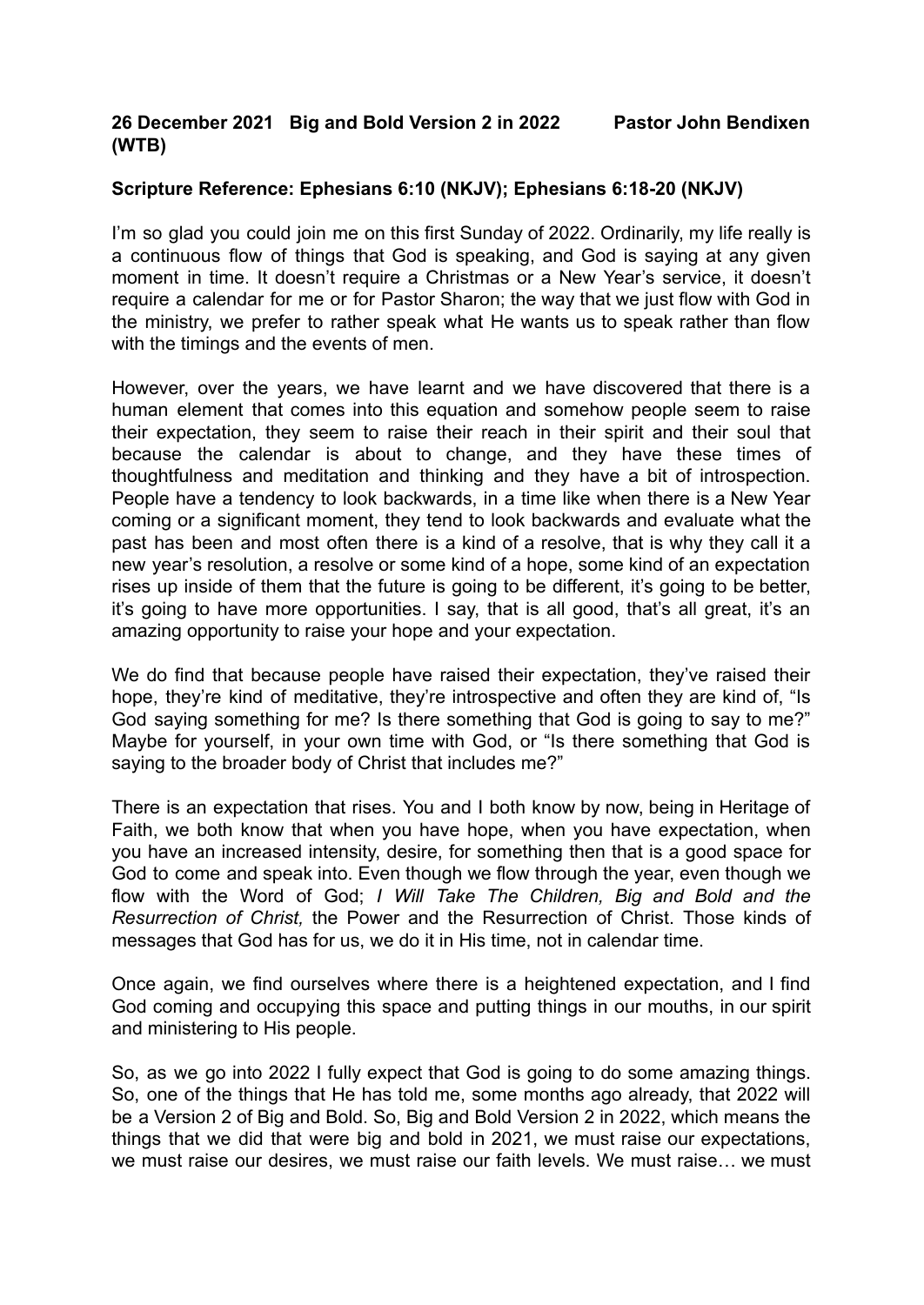set our sights higher on what God is going to do. It could look different to what, it almost certainly will look different to what it looked like in 2021. Because God is always doing different things and touching different areas in our lives.

I want to read you a scripture and it is in Ephesians chapter 6:10, **<sup>10</sup> Finally, my brethren, be strong in the Lord and in the power of His might. Be strong in the Lord and in the power of His might. (Ephesians 6:10 NKJV).**

One of the things that the Lord has been speaking to my heart in the last couple of weeks actually, as the year has been coming to a close, the calendar year, and the natural course of December coming here in the Southern Hemisphere and South Africa in particular. We know that this is a time where a lot of people go on vacation, they travel across the border into Southern Africa because they work here, they go visit their families. There is a lot of activity and movement out of the major cenres and then for a while there is a holiday time or a visitation time of family and then there is a migration back into the major centers of South Africa.

And uh, one of the things… and you begin to hear people's language often. And it's like when the year end is coming, "We can't wait for holiday. It's just, yoh, it's time, I mean we've had quite a year. Like, I don't know if I could have waited one more week. I need a holiday."

Well, what is that an indication of? When people talk like that, what are they indicating? They are actually just saying I am running out of strength. I'm running out of intensity. I'm running out of capacity. I'm running out of capability, perhaps, not in the sense you're not capable but because of capacity and a lack of strength perhaps, it's like you're holding on, holding on, until that time comes.

Well, first I want to say is that if you speak those words, then that's what happens to your strength. Your words actually start to drain your strength. And your words begin to minimize your strength. And one of the things the Lord has giving and increasing in my spirit for 2022 and part of the Version 2 for '22 for Big and Bold is to speak out strength and to speak out to be strong in the Lord and in the power of His might, be strong. Be strong in the Lord and in the power of His might. I am looking for strength in 2022. I am looking to be strong in the Lord, my strength in the Lord and what the Lord can do is really where I am going to draw my boldness and my courage from, is to be strong in the Lord, to be strong in the Lord and in the power of His might. In other words there are some things I know that God is going to do in 2022, that are going to require strength; my natural human strength, but it is my spiritual strength, my joy strength, my peace strength, my hope strength, my faith strength, the love of God strength that kindness, gentleness, perseverance, steadfastness, the fruit of the spirit strength that is going to be required in my spirit being and I am already speaking and you can already sense this, I am already speaking strength into myself.

I don't want to go through this season that is ahead, this Christmas season and New Years season and be speaking well. "I'm just going to make it, ah I'm not sure, okay phew I've had a bit of a rest I can go on now." I am not taking that particular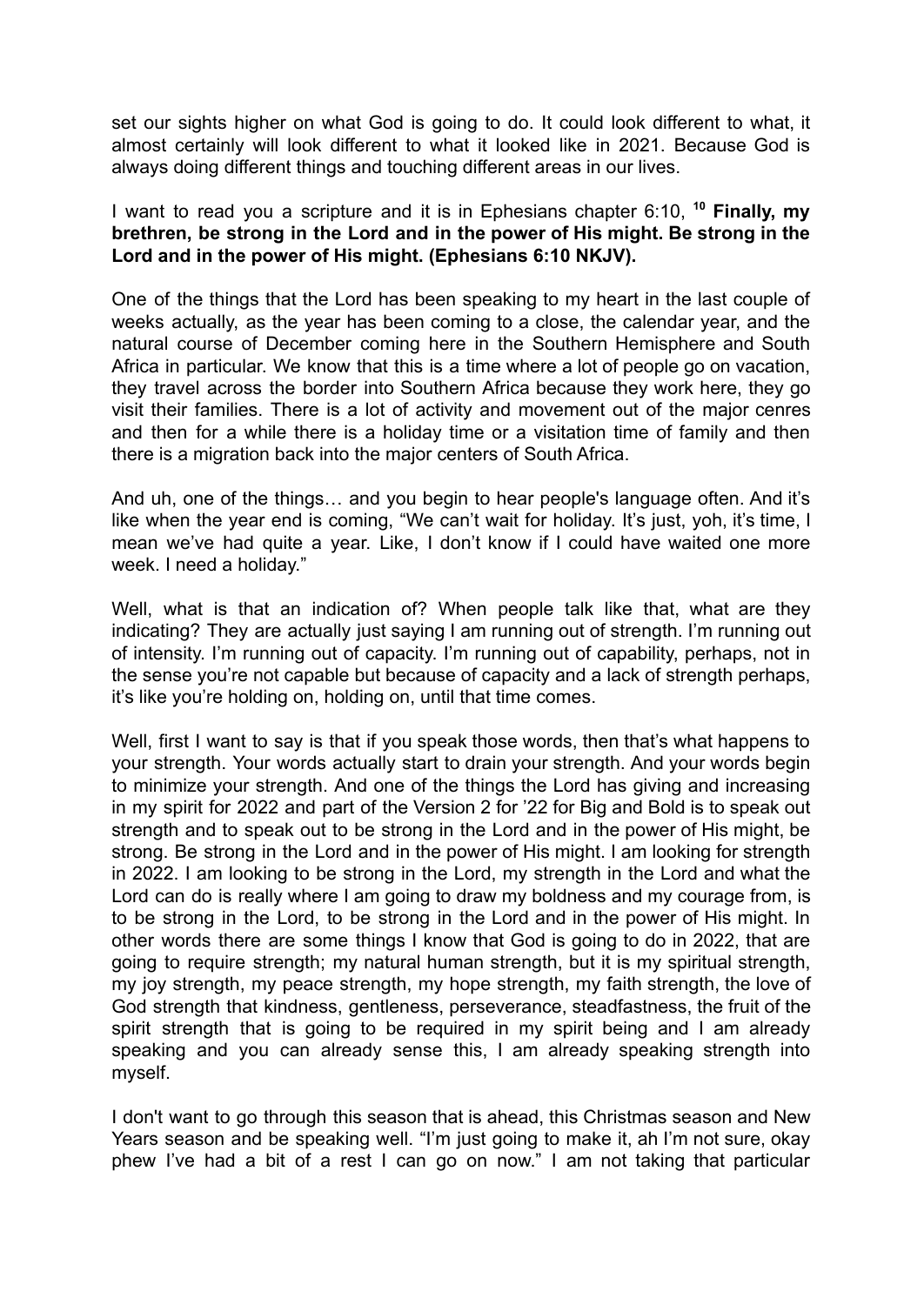perspective. God has already got me activated to do things for Him over this period of time that is already supernatural and divine. God is using this time where people move and families come together. God is already using this time with me to be able to be His messenger, to be His hands, to be available to Him to use in other people's lives.

Under normal circumstances this would be a time where Pastor Sharon and I would oftentime, just in many ways retreat into our space, we would spend a lot of time talking to each other, sharing with each other, just resting, sleeping, doing some exercises. As a general rule for December we do not like to travel to, away from home, we find the traffic is a lot, we find that actually it is a lot more quiet in town than it is in holiday, coastal resort areas, so we have a tendency to just be at home and enjoy our space and be at peace. But in this season the Lord God has us actually on assignment and He has got us working and so how do I get it done? Well, I am strong in the Lord and I have the power of His might working in me, in me and for me and with me. And I am surging into 2022. I am not waiting for the surge and the strength of God, just waiting for my body to catch up, I am surging.

So, then you might say to me, well Pastor John what about rest? I will take my rest, I will have times when I go away for two or three days or I'll just rest for two or three days and I'll have moments here and moments there, I certainly will do that. Revitalise my physical body strength and have time alone with Pastor Sharon because we need that, that fellowship that intimacy, that thing that we need to be us, to be our strength together, our joy together, our sharing together with my family if they are around and we can spend some time together, I certainly will do that but I want you to know that I am surging into 2022, I'm already surging from 2021 into 2022 and God has done that in my spirit, He has energised me already in my spirit and so I look forward to what 2022 has for us because I have this surge and you are going to hear me speaking a lot about it.

I have this surge that God is going to restore peoples' relationship with Him, God Himself, He is going to restore that relationship. He is going to bring us up to a higher level in our walk with Him in a way that we are obeying Him, that He can use us and our discipleship. I am aware that actually He is going to do, and hear me now when I say this, He is going to do major, major work on relationships. He is going to do major work on relationships between husbands and wives, between fathers and mothers and children, between siblings, between different family members, God is going to do a major thing and He is going to bring them together under His mantle of knowing Him and there's going to be a restoration and those that have got good relationships, God is going to bring them closer. They are going to get better, they're going to be bigger, they're going to get stronger, they're going to flow together, they're going to be energised to do kingdom of God work together.

God is going to do a major restoration in relationships in 2022. It's, and as I have been asking the Lord about it, and say Lord, why is relationships so big on my heart? And He began to say to me, because this virus has been a violation of My Word and a violation of what I stand for. I stand for relationships and I am the ultimate relationship God. God the Father, Son and Holy Spirit are three in one. There is no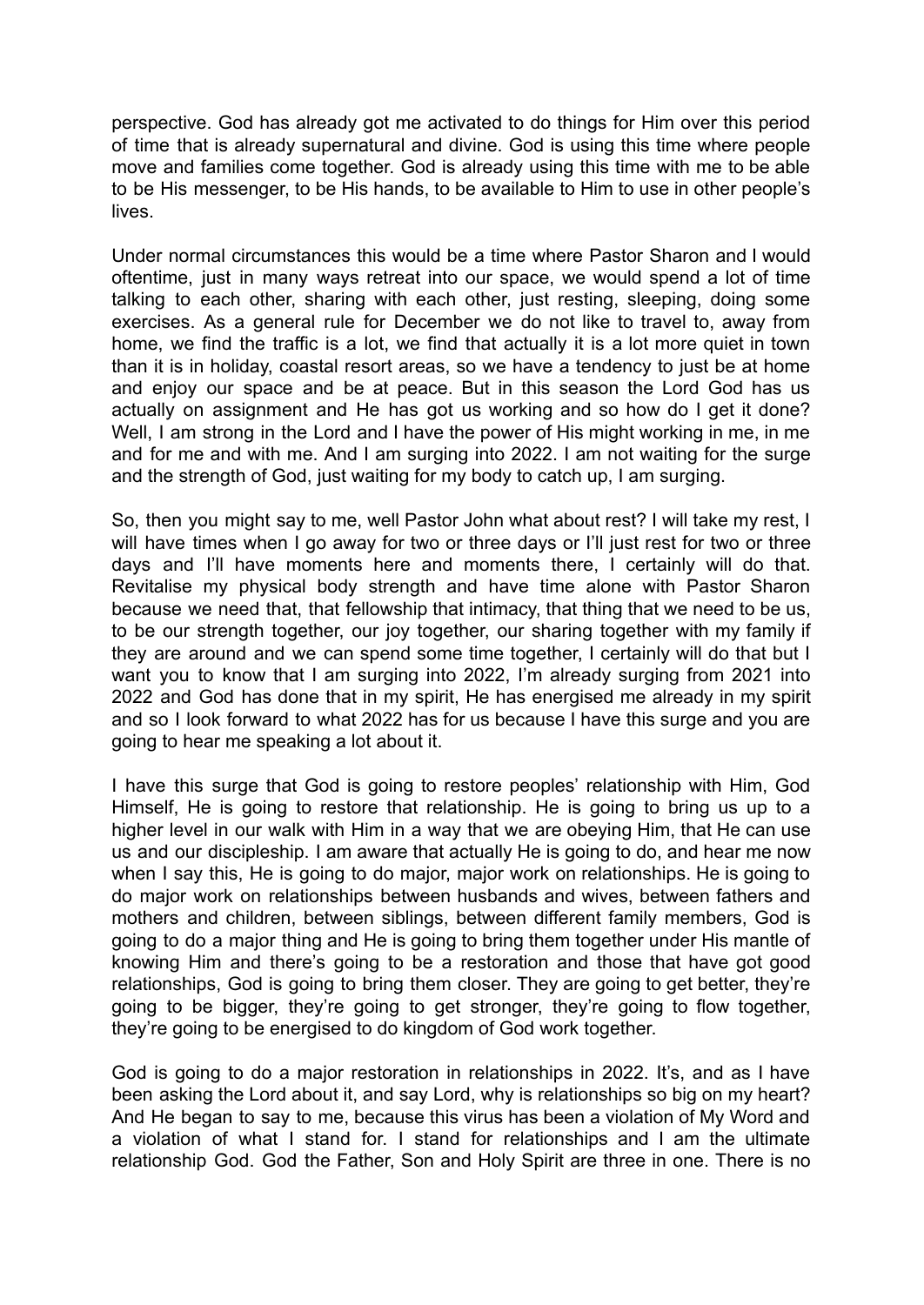separating them. They are unified, they are in a relationship in such unity and intimacy and complete agreement, there is no division between them, there is no separating them, completely united and completely compatible and they are completely in unison with each other. They are the ultimate relationship example for us to follow as believers and so Jesus often spoke, if you read, particularly in the book of John, Jesus often spoke, "Live in Me as I live in the Father", and "As I am united with the Father, so you will be with Me and with the Father" and He is very strong about the relationship component that He talks to His disciples, "Abide in Me and I will abide in you. Just as I abide in the Father and He abides in you and you in Me and He in us." And He's strong and abiding and He's strong on relationships and He's strong on connecting.

I know that as we go into *Big and Bold, Version 2, 2022*, I know that one of the things that's going to happen is that the relationship component is going to produce a level of productivity that we haven't been able to touch before. Because creativity comes from unity. The Spirit of God - words are spoken, words are spoken that God wants to speak when you're in that space of unity and in that space of relationship where you are supporting each other; you're agreeing with each other; you're connecting with each other. You can collaborate and partner with ideas, with energies, with concepts, with all manner of new things that God wants to bring into our lives to release our giftings, release our assignments, and release us into productivity for the Kingdom of God. As we are released into those things, I'm more convinced now than ever before, but the Word of God is true on this – the resources just pour into our hands. Resources come to us because we are completely, completely focused on the relationship component.

For 2022, I'm starting off by just speaking about *be strong in the Lord and in the power of His might*. And if you want to have a declaration, a confession that you want to start to make before we get to see each other again, I would say, say your name. Say,

- John, I'm strong in the Lord.
- John, I'm strengthened with mighty power in the inner man.
- I'm strong in the Lord and I have the power of His might working in me.
- I'm strong. I'm strong in 2022.
- I'm strong in Him.
- I have His might in me.
- I have His power in me.
- I'm ready for everything that He's got in me.
- I'm equal to anything and I'm ready for everything that He has got for me and for us in 2022.

The other thing I want to say right off the bat about 2022 is that, part of the way that our relationship is going to go to a new level with God, is that He is going to actually call us to do more praying. He is going to call us to do more praying. You say, "But Pastor John, we are already a praying church. How can we do more praying?" Well, I think we are going to be led by Him and His execution of how this is going to happen, it's going to be something that is going to be marvelous to behold. I have seen some things in my spirit. I've seen us coming together in large numbers of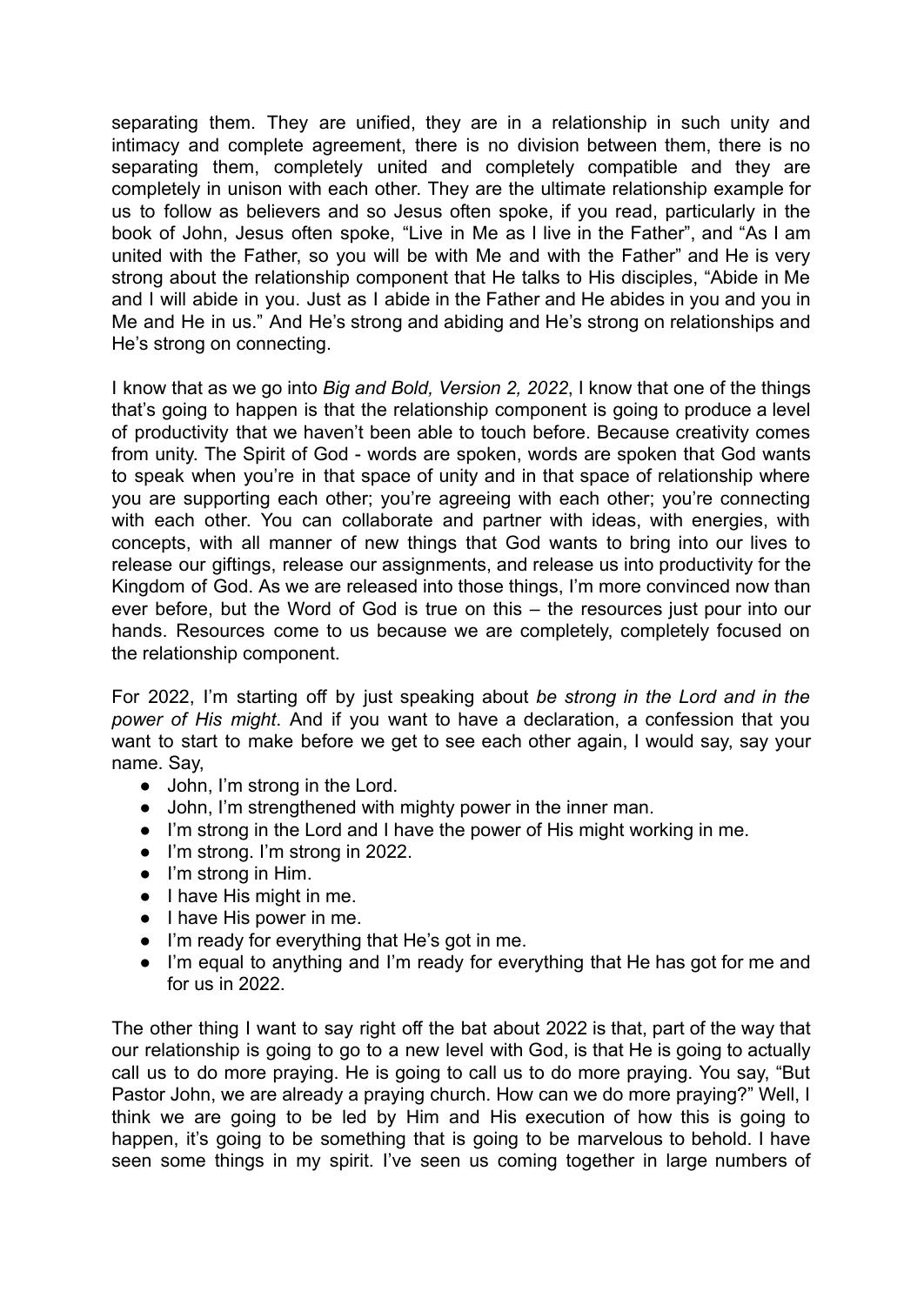people and I have seen in my spirit, I have seen that we are going to have extended prayer time where there will be prayer and then there will be a mixture of sharing the Word and then more praying.

The sharing of what God wants to do and more praying and, and they're not, that's not going to happen every week but it's going to happen as God leads us to do it. And but it's going to cause a surge, it's going to cause a surge of spiritual energy to happen. Bearing in mind that when you are praying you are talking to God, you are speaking what God wants to speak. He is present when we speak what He speaks and so what's happening when you pray is the relationship with Him is getting stronger, it has that, it has that thing I'm strong in the Lord and I've got mighty power in the inner man as you pray.

So, it is part of the reason why Jude verse 20 says; that we raise ourselves up in our faith, as we pray in the spirit. We, our faith becomes strong and it "rises higher and higher like a mighty edifice" is what the Amplified Bible says as you pray in the spirit. Well, why is that; because as you pray in the spirit you have to connect your faith and your faith is energized; as you pray and as you pray, your faith is energized and your faith needs to be activated to pray in the spirit. So you, just the two just grow together, you are going to grow in God in 2022.

So, this is consistently something God is always working on and it's the reason why I minister like this, when I talk about relationships. If you want to have a good relationship you've got to close the gap, you can't have relationship with a wide gap between you and the person you have a relationship with. So, then you could call it an acquaintance or if it's a family member you could say; we are family but we don't really have fellowship, we don't really have relationships, we don't really have times where we build together. It is an interesting thing and a phenomenon actually that people have this bloodline issue with family because we're born from the same parent but in actual fact they have no relationship they have no fellowship they spend very little time together and so the fact that they have they share the same parents, uh, it becomes the most important thing. No, the most important is your walk with God.

So, then you are identifying that the blood-bought life that you have and the blood-bought family that you're in must have a very, very, very high priority in your life. And so God is always wanting to close the gap. He wants to close the gap between us and Him and the corporate body of Jesus Christ, the corporate body and Him and He wants this to happen. This is big on His agenda. So, what's happened in the previous two years is Coronavirus and all the different variants of the virus that have been coming through what's been happening with them is that it's been separating people, it's been keeping things in front of our mouths so that we can't speak to each other and we can't see each other and we can't engage with each other like we used to. It's violated that opportunity to engage.

In fact, everything about Covid is to separate, to stay away from getting too close to people, because you might be contagious. I want to tell you that in 2022 I believe God is going to get so close to you that a contagious breaking out of the love of God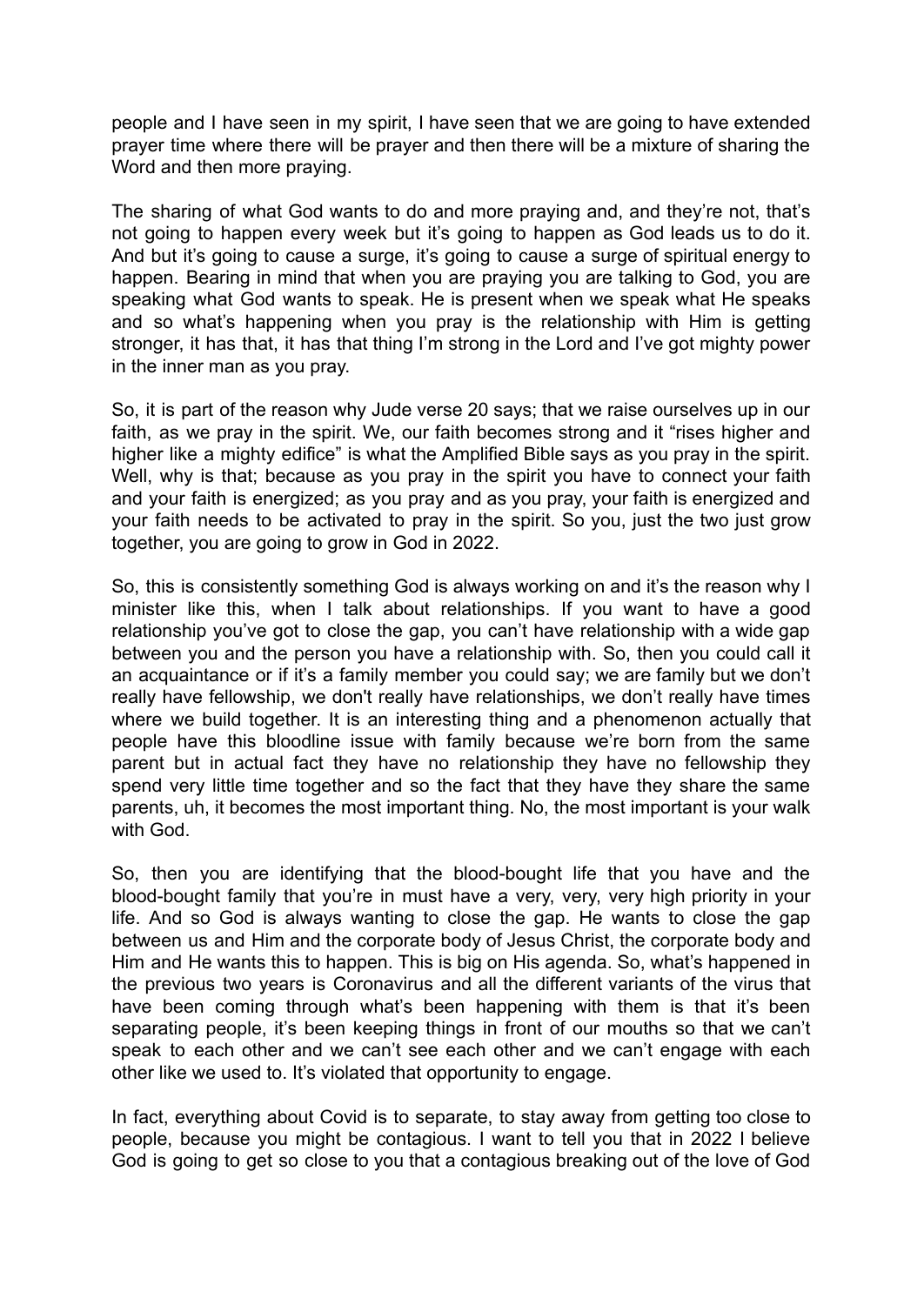is going to start rising up in your spirit. And if there is a contagious virus if you want to call it that, if there is a contagious countermeasure to the virus, there is a contagious move that is going to happen in 2022 it is going to be the contagious move of the love of God; it's going to be the contagious move of intimacy with God. And you watch that the Holy Spirit is going to come and dwell amongst us, He is going to be touching you in your house, He is going to be touching you in your workspace, He is going to be touching you wherever you go. You are going to feel and know and be aware that God is calling and He is coming upon us, and He is coming around us – because what the enemy has tried to steal, He is going to restore the things that the enemy has stolen from the body of Christ in the last 24 months.

And so I speak this already for 2022, that relationship is going to be a big part of what God is going to do. Praying more and having surges of prayer, dynamic effective power praying whereas a body of Christ we already know we are in agreement together. We already know as we have been studying the Word together, we have this unity. We have this agreement, we have this understanding of the power of Ecclesia. God is going to use it in 2022. He is going to bring us together for surges of intimacy with Him and have us speak out His will in the earth. It is going to be an amazing thing that God is going to do. And so, it is already happening to me, but I thank you in 2021 for praying for me, I thank you for praying for Brother Jerry. I thank you for spending time every week in your homes, in your day, thank you for praying for the government, and for the body of Christ, for Heritage of Faith – for all of the leaders in Heritage of Faith; Brother Jerry, me, Pastor Sharon and the spiritual leaders in the family in the ministry. Thank you for praying for us. Thank you that you have made yourself available and God has answered – He's answered in spectacular ways. Our year of 2021 has probably been one of our most accelerated, most dynamic, most productive years in a single 12-month period and I can say than almost any other period in our ministry. It has been quite phenomenal.

And so if we've got to raise our sights in 2022, and say that God is going to do bigger and bolder in 2022 – it is *Version 2* effectively in 2022. We're going to need the open hand of God with all of His abundance, with all of His strength, with all of His goodness that He has got for us. As Brother Jerry says, the open hand of God is stretched out towards us for those that are faithful and going to be doing His will and His work that is us. That is who we are, we are faithful, you might as well call us the faithful ones, you might as well label us as the praying ones, you might as well label us as the ones that praise and worship, we do it with sound and song. You might as well label us as those people that just we do the Word, we come together, we are strong in the Lord already and so I say in 2022, it is going to get better. Relationships are going to grow, there is going to be increase and development.

And I just want to close with this in verse 18, **<sup>18</sup> praying always with all prayer and supplication in the Spirit,** and I urge you to do that already while you are away, it will refresh you it will not hinder you, **being watchful to this end with all perseverance and supplication for all the saints,** those are the ones that are home and those are the ones that are on holiday **<sup>19</sup> and for me,** me and Pastor Sharon, **that utterance may be given to me,** that we may speak, **that I may open**